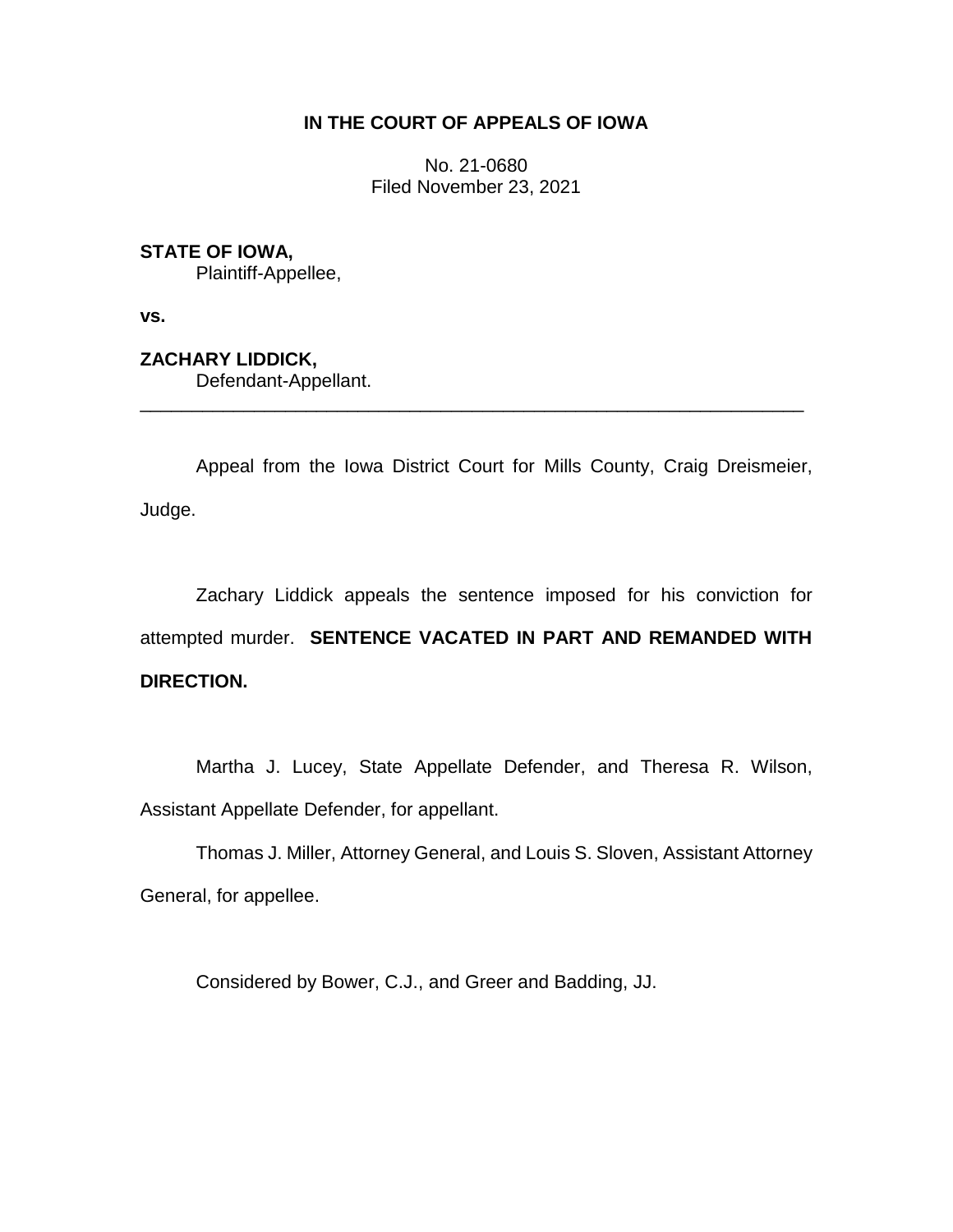#### **BOWER, Chief Judge.**

Zachary Liddick appeals the sentence imposed for his conviction for attempted murder. We vacate in part and remand for a corrected sentencing order.

## **I. Background Facts and Proceedings.**

Liddick was seventeen years old when he exchanged words with a sixteenyear-old stranger and then approached the stranger and shot him in the abdomen. Liddick pleaded guilty to attempted murder. The district court accepted the plea. At sentencing, the parties agreed the court could consider a recent forensic juvenile psychological assessment report prepared by Theodore J. DeLaet, Ph.D. and the reverse waiver report prepared by a juvenile court officer. Both reports explore Liddick's tumultuous family background, substance-abuse issues, and already lengthy criminal-offense history. Dr DeLaet also explored Liddick's mentalhealth background and performed a number of psychological assessments, resulting in several diagnoses.

The court reviewed the five sentencing factors applicable to juvenile offenders and imposed a twenty-five year sentence of imprisonment, with a seventy-percent mandatory minimum, and a \$5000 fine, which was suspended. Liddick challenges the mandatory minimum sentence, arguing the district court did not properly apply the factors applicable to juvenile offenders. He also asserts the fine imposed is illegal.

### **II. Scope and Standard of Review.**

"We review 'the trial court's application of pertinent sentencing statutes for correction of errors at law.'" *State v. Calvin*, 839 N.W.2d 181, 184 (Iowa 2013) (citation omitted). "Sentencing decisions of the district court are cloaked with a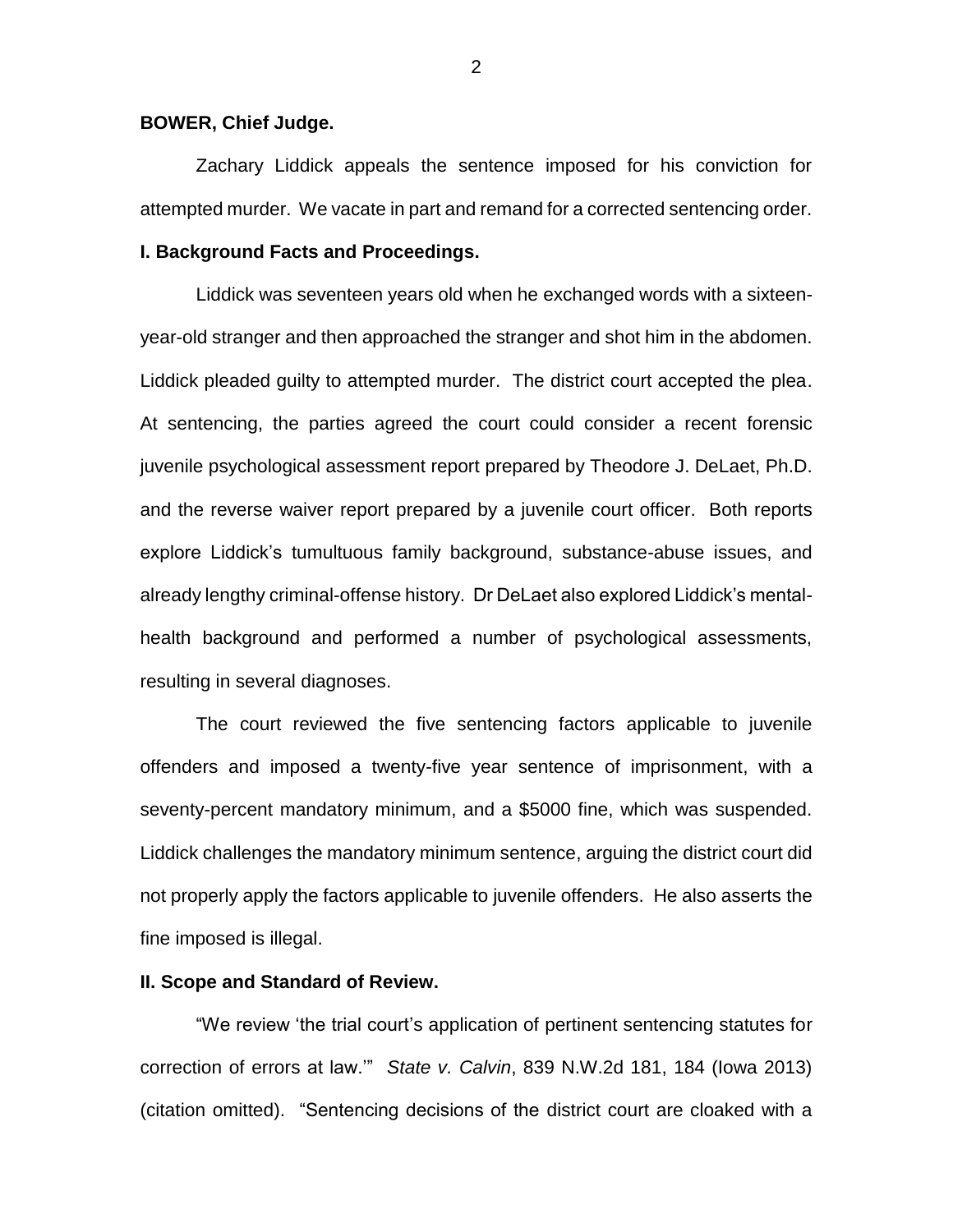strong presumption in their favor." *State v. Crooks*, 911 N.W.2d 153, 171 (Iowa 2018). "If the sentence imposed is within the statutory limits . . . we review for an abuse of discretion." *State v. Majors*, 940 N.W.2d 372, 385 (Iowa 2020). An abuse of discretion occurs "[w]hen the district court exercises its discretion on grounds or for reasons that were clearly untenable or unreasonable." *State v. Thompson*, 856

N.W.2d 915, 918 (Iowa 2014). As explained in *State v. Roby*,

A discretionary sentencing ruling . . . may be [an abuse of discretion] if a sentencing court fails to consider a relevant factor that should have received significant weight, gives significant weight to an improper or irrelevant factor, or considers only appropriate factors but nevertheless commits a clear error of judgment by arriving at a sentence that lies outside the limited range of choice dictated by the facts of the case.

897 N.W.2d 127, 138 (Iowa 2017) (second alteration in original) (citation omitted).

# **III. Mandatory Minimum.**

Our supreme court has concluded mandatory minimum sentences may not

be imposed on a juvenile offender without an individualized sentencing proceeding

and the court's consideration of these factors:

(1) the age of the offender and the features of youthful behavior, such as "immaturity, impetuosity, and failure to appreciate risks and consequences"; (2) the particular "family and home environment" that surround the youth; (3) the circumstances of the particular crime and all circumstances relating to youth that may have played a role in the commission of the crime; (4) the challenges for youthful offenders in navigating through the criminal process; and (5) the possibility of rehabilitation and the capacity for change.

*State v. Lyle*, 854 N.W.2d 378, 404 n.10 (Iowa 2014) (quoting *Miller v. Alabama*,

567 U.S. 460, 477 (2012)); *accord Majors*, 940 N.W.2d at 386 (Iowa 2020) ("Our

decisions have clarified that the sentencing court must consider the

*Miller/Lyle/Roby* factors in an individualized sentencing hearing if it is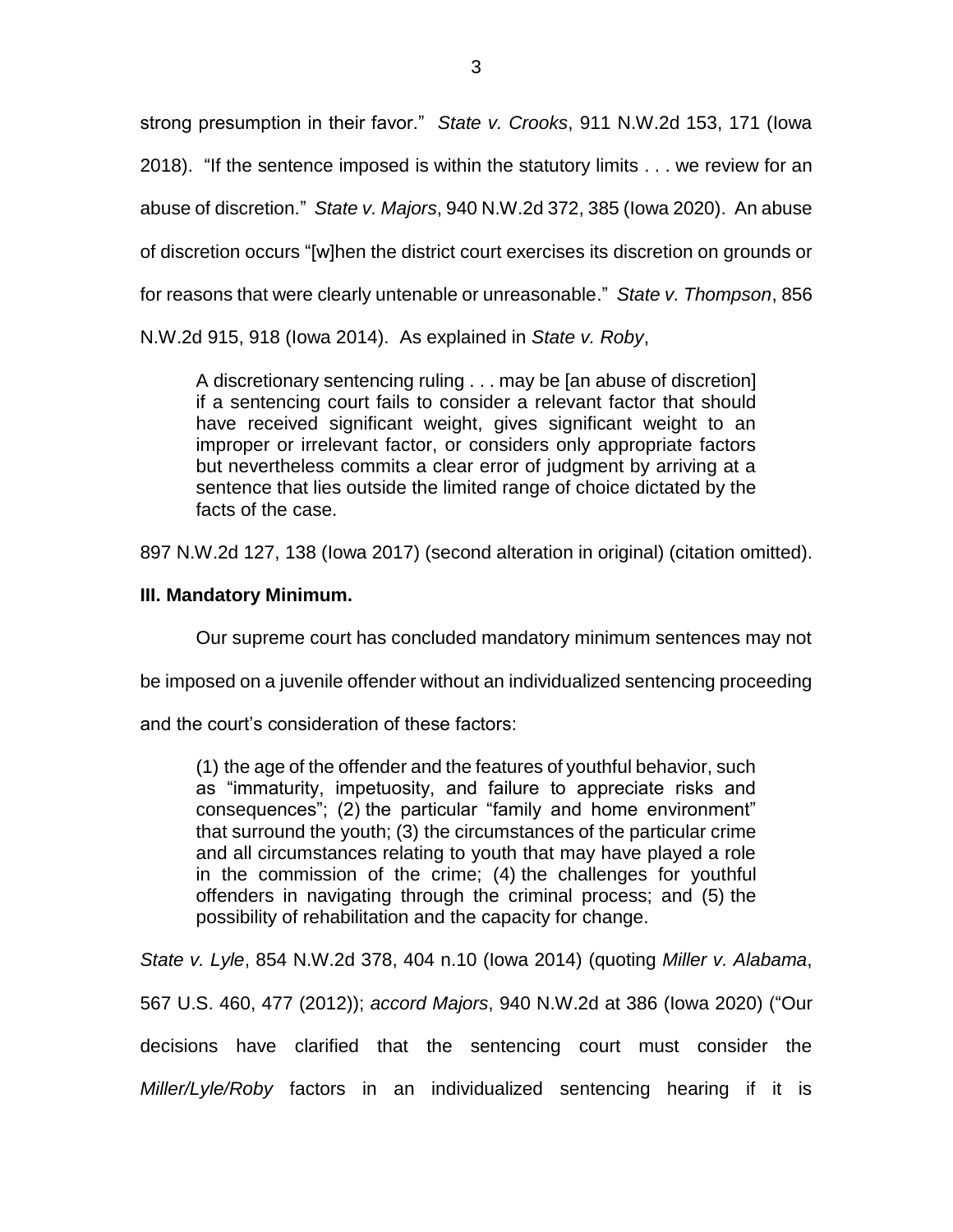contemplating imposing a mandatory minimum sentence on a juvenile offender.").

As our supreme court explained in *Roby*:

First, the factors generally serve to mitigate punishment, not aggravate punishment. Second, juvenile sentencing hearings are not entirely adversarial. The goal is to craft a "punishment that serves the best interests of the child and of society." Third, the default rule in sentencing a juvenile is that they are not subject to minimum periods of incarceration.

897 N.W.2d at 144 (citations omitted).

Dr. DeLaet incorporated a discussion of the relevant factors in the

psychological assessment and report.

## *1. Age and Features of Youthful Behavior:*

[Liddick] recently turned eighteen and so he [is] several years away from turning age twenty-five. A question to be considered by this writer and the courts would be whether [Liddick] is a typical [eighteen]-year-old in terms of judgment capacity. As indicated by his intelligence test scores and other psychological factors, he has under-developed capacity for understanding and judgment as laid out in the preceding sections compared to same-age youth.

This is not to say that he did not know right from wrong at the time of his offense. This writer also notes the significant role of substance impairment on his quality of judgment at the time and the role of peer influence on the collective behavior of the three individuals

## *2. Family and Home Environment:*

[Liddick] has had significant family turmoil and disruption. He had a poor relationship with his father and noted that his father recently committed suicide. He has had a difficult time, particularly since the age of [thirteen], at staying out of detention centers, jails, and being in higher levels of care/out of home placements. He was living with his mother at the time of his offense but appeared to be poorly managed in that environment. Generally speaking, in terms of having effective parenting role models, parental protection, etc. [Liddick] has had a significantly problematic family and home environment during his upbringing.

[Liddick] has a number of psychological traits and characteristics comparable to youth who have issues of neglect, abandonment, and/or abuse. He was generally somewhat indifferent in describing his relationship with his mother.

## *3. Circumstances of the Crime:*

This writer reviewed the Minutes of Testimony . . . . Included in the document is an interview of the identified [sixteen]-year-old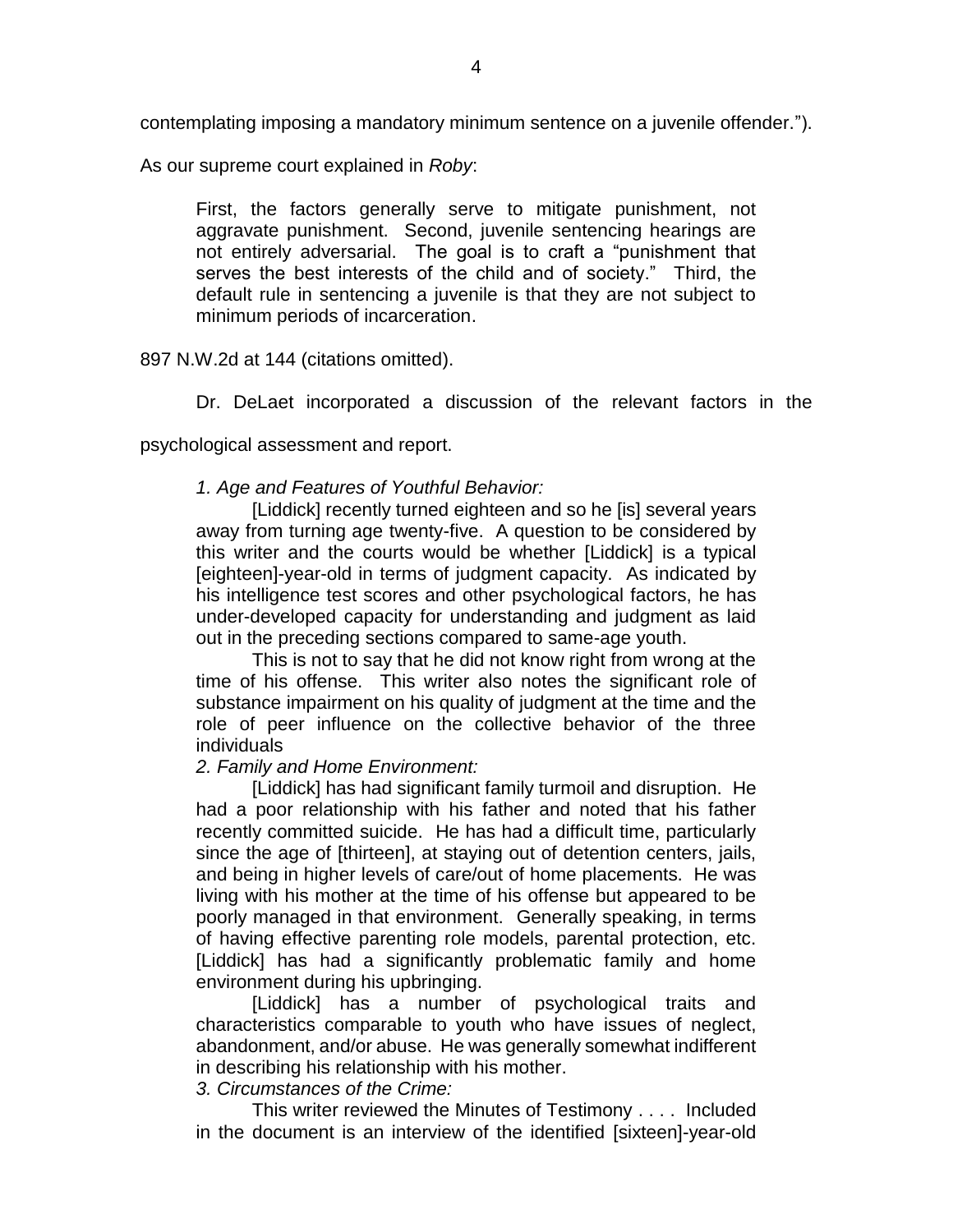victim and the now [eighteen]-year-old male who was in the car with [Liddick] on the date of the incident. Interviews of law enforcement officers involved in the investigation of the shooting were also included.

The victim told investigators that [Liddick] shot him with a pistol. He reported he did not know the person who shot him.

The other male in the car with [Liddick], referred to here as CS, claimed [Liddick] was the person who shot the victim and had the gun used in the shooting. He described [Liddick] as "angry" and told him he wanted to shoot someone that day. A female peer was also with them, identified here as KT. CS claimed it was [Liddick] who started the verbal altercation with two teenagers on the sidewalk. After one of the two said something back to [Liddick], he had the car stopped. He exited the car and shot the youth who had said something.

## *4. Legal Incompetency:*

. . . .

. . . [Liddick] does have limited cognitive abilities and limited problem-solving abilities as evidenced by his Intellectual Disability diagnosis. Assessing what [Liddick] understands and appreciates about the court process or any instructions that he is given will have to be assessed to make sure he has an adequate understanding. . . . There was a negative influence on judgment and decision making due to his reported consumption of substances on the date of his offense. Said differently, this writer understands that substance use impairment could not be used as a diminished capacity defense. *5. Rehabilitation:*

This is defined in the [*Roby*] case as "the possibility of rehabilitation and capacity for change." [Liddick] has a multiple year history of having poor response to treatment. As indicated by the RSTI scores, he has poor amenability to treatment. He has failed or dropped out of multiple treatments and stopped medications on his own at age [thirteen]. His prognosis for rehabilitation would be guarded-to-poor. He will need assistance via structured treatment program adjusted to his intellectual abilities, so that he can make meaningful changes in his life. He appeared more somber and somewhat remorseful on the date of assessment. Based on all available factors such as maturity, complexity, treatment amenability, and dangerousness, [Liddick] would be a poor candidate for community release. His risk of noncompliance or dropping out of treatment is high. His substance use relapse risk is currently high. His risk to seek out relationships with persons where substance use and/or criminal activity is common is high based on his history. He appears to have some current desire to want to get better but has very limited understanding or appreciation of [how] to get better and improve his life. His poor academic progress in school is further indication of his poor rehabilitation potential.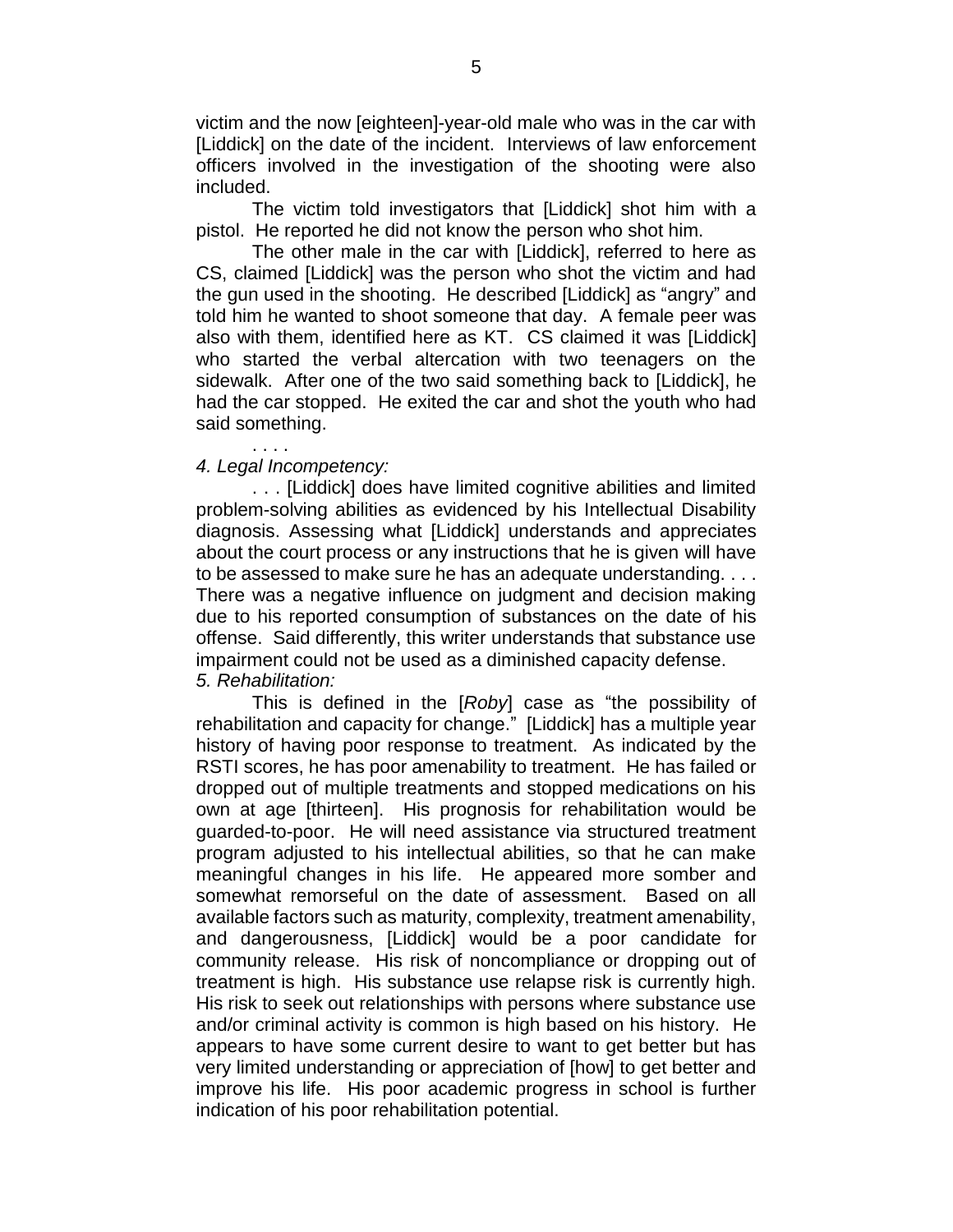The sentencing court considered each of the five factors, addressed what

he considered "noteworthy" in Dr. DeLaet's report observations, and stated:

So I think it's appropriate for those factors to be reflected upon. But as noted by counsel in regard to the case law itself, although imposing a mandatory minimum for a juvenile offender is generally not preferred but the court clearly does have that ability to do that after considering what factors we would consider for any other sentence in regards to considering public safety, deterrence, retribution, how you've impacted everyone's lives in regards to this case cannot be minimized as well and I do not minimize any of that in regards to the sentence that I am about to impose.

I have given this careful consideration based upon the information that has been presented to me. I do think that there are some factors that probably weigh against a mandatory minimum sentence for you. However, this isn't an exhaustive list. This is a consideration by the court in regards to what should happen in regards to you moving forward and primarily the concerns that I have weigh in regards to your past prior failures in following through with treatment. Perhaps this is just something that's related to what is going on in your head and not being fully developed and functioned and being able to make the right decisions. Sadly, though, I think most of the adults that we sentence are before us because they too have failed to make the right decisions at the right time. They made a bad choice, and that's why they are before us. You made a bad choice, and that's why you're before me as well.

I have taken into consideration these other factors, but in the end, I am absolutely of the belief that even though there may be some mitigation against the mandatory minimum sentence, this Court absolutely believes that a minimum sentence is required.

Liddick notes the court recognized his "deficiencies in controlling impetuous

behavior, decision-making, and problem-solving." However, Liddick argues the

sentencing court did not give the required mitigating effect to these deficiencies

and did not give enough weight to parental neglect and inadequate supervision.

Liddick asserts, "The district court essentially viewed [his] actions as though he

were a normal adult as opposed to a youth with underdeveloped abilities to

maintain control of his emotions and make good decisions."